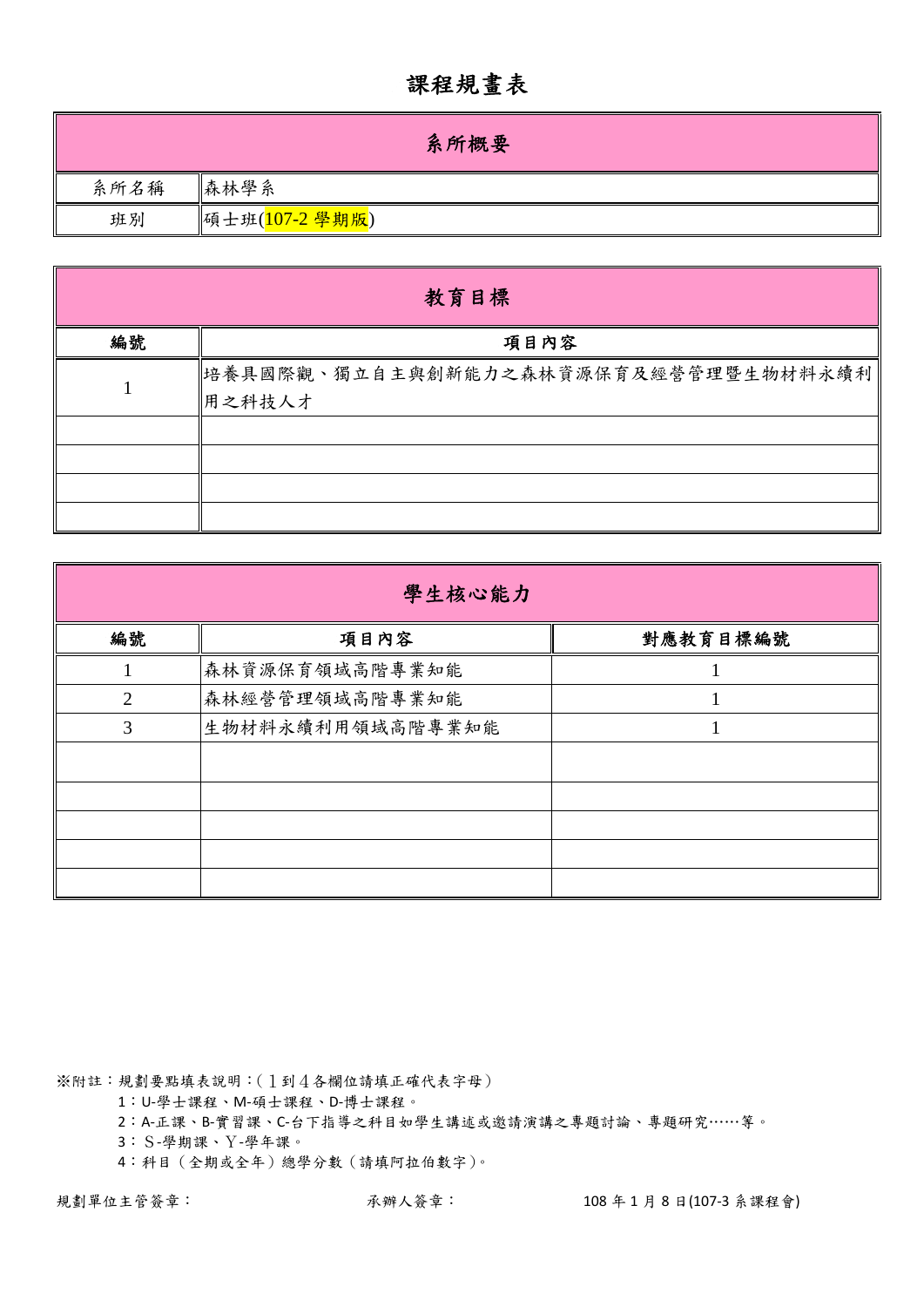課程規畫表

| 中文課程名稱                             |          | 英文課程名稱                                                     |              | 規劃要點(附註)       |   |                | 對應核心能  建議修              |          | 開課單位 |    |
|------------------------------------|----------|------------------------------------------------------------|--------------|----------------|---|----------------|-------------------------|----------|------|----|
|                                    |          |                                                            | 1            | $\overline{2}$ | 3 | $\overline{4}$ | 力編號                     | 課年級      |      | 備註 |
| 院核心課程(若無免填,請加註必修、選修)               |          |                                                            |              |                |   |                |                         |          |      |    |
|                                    |          |                                                            |              |                |   |                |                         |          |      |    |
|                                    |          |                                                            |              |                |   |                |                         |          |      |    |
| 必修課程                               |          |                                                            |              |                |   |                |                         |          |      |    |
| 碩士論文                               | Thesis   |                                                            | $\mathbf{M}$ | $\mathcal{C}$  | Y | 6              | $1-30,2-20$<br>$3 - 50$ | $\equiv$ | 森林系  |    |
| 森林經營與管<br>理專題(一)                   |          | Seminar in Forest<br>Management and<br>Administration (I)  | M            | $\mathcal{C}$  | Y | $\overline{2}$ | $2 - 100$               |          | 森林系  |    |
| 森林生物與保<br>育專題(一)                   |          | Seminar in Forest Biology<br>and Conservation (I)          | M            | $\mathcal{C}$  | Y | $\overline{2}$ | $1 - 100$               |          | 森林系  |    |
| 林產物性專題<br>$\left(\text{--}\right)$ | (I)      | Seminar in Physical<br><b>Aspects of Forest Products</b>   | M            | $\overline{C}$ | Y | $\overline{2}$ | $3 - 100$               |          | 森林系  |    |
| 林產化性專題<br>$\left(\text{--}\right)$ | $\rm(I)$ | Seminar in Chemical<br><b>Aspects of Forest Products</b>   | M            | $\mathsf{C}$   | Y | $\overline{2}$ | $3 - 100$               |          | 森林系  |    |
| 森林經營與管<br>理專題(二)                   |          | Seminar in Forest<br>Management and<br>Administration (II) | M            | $\overline{C}$ | Y | $\overline{2}$ | $2 - 100$               |          | 森林系  |    |
| 森林生物與保<br>育專題(二)                   |          | Seminar in Forest Biology<br>and Conservation (II)         | M            | $\overline{C}$ | Y | $\overline{2}$ | $1 - 100$               | $\equiv$ | 森林系  |    |
| 林產物性專題<br>$($ $\equiv$ $)$         | (II)     | Seminar in Physical<br>Aspects of Forest Products M        |              | $\mathsf{C}$   | Y | $\overline{2}$ | $3 - 100$               | $\equiv$ | 森林系  |    |
| 林產化性專題<br>$(=)$                    | (II)     | Seminar in Chemical<br>Aspects of Forest Products M        |              | $\mathsf{C}$   | Y |                | $3-100$                 |          | 森林系  |    |

1:U‐學士課程、M‐碩士課程、D‐博士課程。

2:A‐正課、B‐實習課、C‐台下指導之科目如學生講述或邀請演講之專題討論、專題研究……等。

3:S‐學期課、Y‐學年課。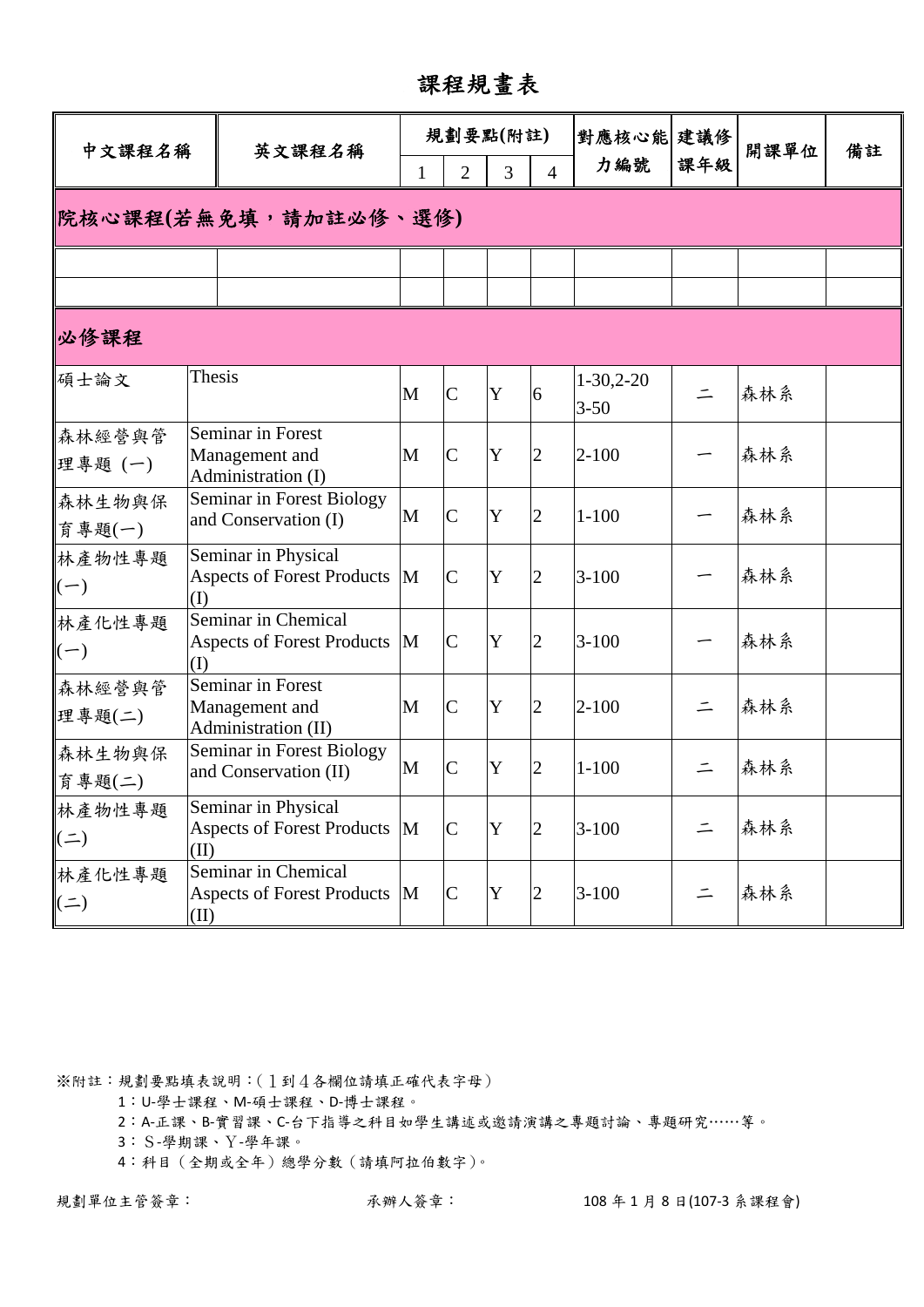| 中文課程名稱            | 英文課程名稱                                                                        |              | 規劃要點(附註)            |           |                | 對應核心能                   | 建議修      | 開課單 | 備註              |
|-------------------|-------------------------------------------------------------------------------|--------------|---------------------|-----------|----------------|-------------------------|----------|-----|-----------------|
|                   |                                                                               |              | $\overline{2}$<br>1 | 3         | $\overline{4}$ | 力編號                     | 課年級      | 位   |                 |
| 選修課程              |                                                                               |              |                     |           |                |                         |          |     |                 |
| 木構造環境設計學<br>特論    | <b>Special Topics in Environmental</b><br><b>Design for Wood Construction</b> | M            | $\overline{A}$      | S         | $\overline{3}$ | $3 - 100$               |          | 森林系 | $107 - 2$<br>新開 |
| 森林保育文獻研讀          | Review of Literature in Forest<br>Conservation                                | M            | $\mathcal{C}$       | Y         | $\overline{2}$ | $1-80, 2-20$            | $\equiv$ | 森林系 | $107-1$<br>新開   |
| 森林資源研究方法<br>與論文寫作 | Principle of research in forest<br>resources and scientific writing           | M            | $\mathbf{A}$        | S         | 3              | $1-50,2-50$             | —        | 森林系 | 106-2<br>新開     |
| 木質結構設計特論          | Special Topics in Wood<br><b>Construction Design</b>                          | M            | $\mathbf{A}$        | S         | $\overline{3}$ | $3 - 100$               |          | 森林系 | $104 - 2$<br>新開 |
| 生質能源技術            | <b>Bioenergy Technology</b>                                                   | M            | $\mathbf{A}$        | S         | 3              | $6 - 100$               | -        | 森林系 | 104-2 遠<br>距教學  |
| 森林集水區經營特<br>論     | Special Topic in Forest<br>Watershed Management                               | M            | $\mathbf{A}$        | S         | 3              | $1 - 100$               | —        | 森林系 | $102 - 2$<br>新開 |
| 數據分析與統計應<br>用     | Data Analysis and Statistical<br><b>Applications</b>                          | M            | $\mathbf{A}$        | S         | $\overline{3}$ | $1-35,2-35$<br>$3 - 30$ |          | 森林系 | $102 - 2$<br>新開 |
| 榕果生物學             | Biology of Fig and its<br><b>Associated Animals</b>                           | $\mathbf{M}$ | $\mathbf{A}$        | S         | 3              | $1 - 100$               |          | 森林系 | $100 - 2$<br>新開 |
| 製漿造紙學特論           | Special Topics in Pulping and<br>Papermaking                                  | M            | $\mathbf{A}$        | S         | 3              | $3 - 100$               | $\equiv$ | 森林系 | $100 - 2$<br>更名 |
| 生態氣候學與復育<br>生態學特論 | Special Topics on<br>Ecoclimatology and<br><b>Restoration Ecology</b>         | M            | $\mathbf{A}$        | S         | $\overline{2}$ | $1 - 100$               |          | 森林系 | $99-1$<br>新開    |
| 天然資源評估法           | <b>Natural Resources</b><br>Assessment                                        | M            | $\mathbf{A}$        | S         | 3              | $2 - 100$               | ∽        | 森林系 |                 |
| 高等遙測影像分析          | <b>Advanced Digital Image</b><br>Analysis                                     | M            | $\mathbf{A}$        | S         | 3              | $2 - 100$               | $\equiv$ | 森林系 |                 |
| 論                 | 林木生長收穫學特  Special Topics in Growth and<br>Yield                               | $\mathbf M$  | A                   | S         |                | $3 2-100$               |          | 森林系 |                 |
| 資源多變量分析           | <b>Resources Multivariate</b><br>Analysis                                     | M            | $\mathbf{A}$        | S         | $\overline{3}$ | $2 - 100$               | $\equiv$ | 森林系 |                 |
| 數位遙測影像分析          | <b>Digital Remote Sensing</b><br><b>Imagery Analysis</b>                      | M            | A                   | S         | $\overline{3}$ | $2 - 100$               | -        | 森林系 |                 |
| 高等數位地圖學           | <b>Advanced Digital</b><br>Cartography                                        | M            | A                   | S         | $\overline{3}$ | $2 - 100$               | $\equiv$ | 森林系 |                 |
| 森林經理學研究法          | <b>Research Methods of Forest</b><br>Management                               | M            | $\mathbf{A}$        | S         | $\overline{2}$ | $2 - 100$               |          | 森林系 |                 |
| 地理資訊系統            | Geographic Information<br>System                                              | M            | A                   | ${\bf S}$ | 3              | $2 - 100$               |          | 森林系 |                 |

課程規畫表

1:U‐學士課程、M‐碩士課程、D‐博士課程。

2:A‐正課、B‐實習課、C‐台下指導之科目如學生講述或邀請演講之專題討論、專題研究……等。

3:S‐學期課、Y‐學年課。

4:科目(全期或全年)總學分數(請填阿拉伯數字)。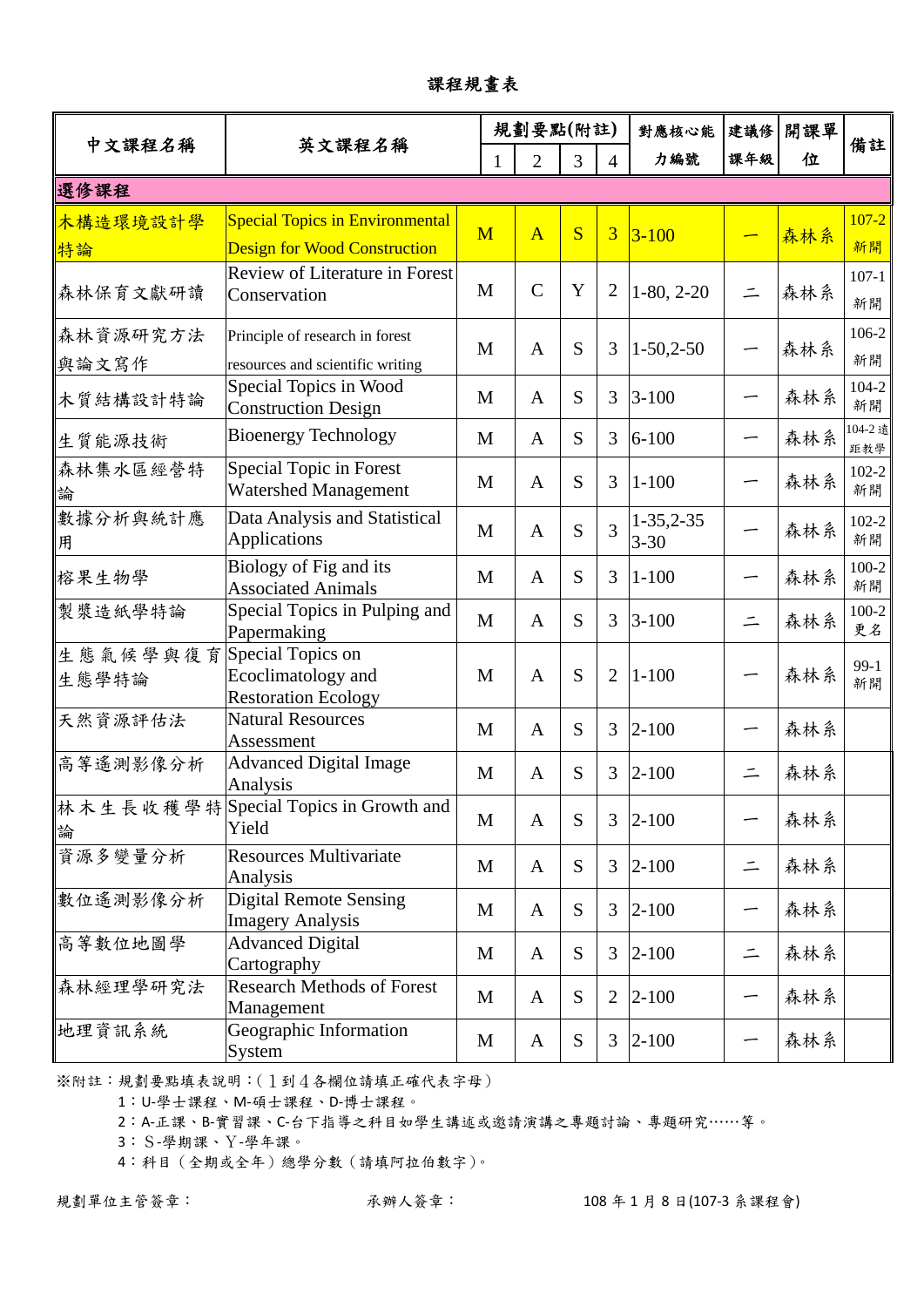| 數位資源資訊系統                        | <b>Digital Resources</b><br><b>Information System</b>        | M | $\overline{A}$ | S | 3              | $2 - 100$        |          | 森林系 |  |
|---------------------------------|--------------------------------------------------------------|---|----------------|---|----------------|------------------|----------|-----|--|
| 高等森林測計學                         | <b>Advanced Forest Measuration</b>                           | M | $\mathbf{A}$   | S | 3              | $2 - 100$        | $\equiv$ | 森林系 |  |
| 林業經濟學特論                         | <b>Special Topics in Forestry</b><br>Economics               | M | $\mathbf{A}$   | S | 3              | $2 - 100$        |          | 森林系 |  |
| 究法                              | 林業政策及法規研 Research Methods in Forest<br>Policy and Law        | M | $\mathbf{A}$   | S | 3              | $2 - 100$        |          | 森林系 |  |
| 數量森林經營學                         | Quantitative Approaches to<br><b>Forest Management</b>       | M | $\mathbf{A}$   | S | 3              | $2 - 100$        |          | 森林系 |  |
| 資源遙感探測                          | <b>Remote Sensing of Natural</b><br>Resources                | M | $\mathbf{A}$   | S | 3              | $ 2 - 100$       |          | 森林系 |  |
| 用技術                             | 掃瞄式電顯林學應 Application of Electronic<br>Microscopy in Forestry | M | AB             | S | 3              | $1 - 80, 2 - 20$ |          | 植病所 |  |
| 數值分類學                           | <b>Numerical Classification</b>                              | M | $\mathbf{A}$   | S | 3              | $1 - 100$        | —        | 森林系 |  |
| 生化分類學                           | <b>Biochemical Classification</b>                            | M | $\mathbf{A}$   | S | 3              | $1 - 100$        | —        | 森林系 |  |
| 森林生態生理學                         | <b>Forest Ecophysiology</b>                                  | M | $\mathbf{A}$   | S | 3              | $1 - 100$        | $\equiv$ | 森林系 |  |
| 生態生理學專題實 Special Topics in<br>驗 | Eco-Physiological<br>Experiment                              | M | AB             | S | 3              | $1 - 100$        | $\equiv$ | 森林系 |  |
| 析                               | 森林生態調查與分 Methods of Forest Vegetation<br>Ecology             | M | $\mathbf{A}$   | S | 3              | $1 - 80, 2 - 20$ |          | 森林系 |  |
| 現代育林問題                          | <b>Issues in Contemporary</b><br>Silviculture                | M | $\mathbf{A}$   | S | $\overline{2}$ | $1 - 100$        |          | 森林系 |  |
| 森林美學特論                          | <b>Special Topics in Forest</b><br><b>Esthetics</b>          | M | $\mathbf{A}$   | S | 3              | $1 - 100$        | -        | 森林系 |  |
| 森林防崩特論                          | Special Topics in Forest and<br><b>Land Slide Control</b>    | M | $\mathbf{A}$   | S | 3              | $1 - 100$        |          | 森林系 |  |
| 林木育種學特論                         | Special Topics in Forest Tree<br><b>Breeding</b>             | M | $\mathbf{A}$   | S | 3              | $1 - 100$        |          | 森林系 |  |
| 樹木學特論                           | Special Topics in Dendrology                                 | M | $\mathbf{A}$   | S | 3              | $ 1 - 100$       | $\equiv$ | 森林系 |  |
| 森林生態學特論                         | <b>Special Topics in Forest</b><br>Ecology                   | M | $\mathbf{A}$   | S | 3              | $1 - 100$        | -        | 森林系 |  |
| 育林學特論                           | Special Topics in Silviculture                               | M | $\mathbf{A}$   | S | 3              | $1 - 100$        | —        | 森林系 |  |
| 林木遺傳學特論                         | <b>Special Topics in Forest</b><br>Genetics                  | M | $\mathbf{A}$   | S | 3              | $1 - 100$        |          | 森林系 |  |
| 林木遺傳參數估計                        | <b>Estimation of Genetics</b><br>Parameters in Forest Trees  | M | AB             | S | 3              | $1 - 100$        | $\equiv$ | 森林系 |  |
| 自然資源遺傳保育                        | Genetic Conservation of<br><b>Natural Resources</b>          | M | A              | S | 3              | $1 - 100$        |          | 森林系 |  |
| 法                               | 林木遺傳育種研究 Research Methods of Forest<br>Genetics and Breeding | M | $\mathcal{C}$  | S | $\overline{2}$ | $1 - 100$        |          | 森林系 |  |
| 森林土壤學特論                         | Special Topics in Forest Soil<br>Science                     | M | A              | S | 3              | $1 - 100$        |          | 森林系 |  |

1:U‐學士課程、M‐碩士課程、D‐博士課程。

2:A‐正課、B‐實習課、C‐台下指導之科目如學生講述或邀請演講之專題討論、專題研究……等。

3:S‐學期課、Y‐學年課。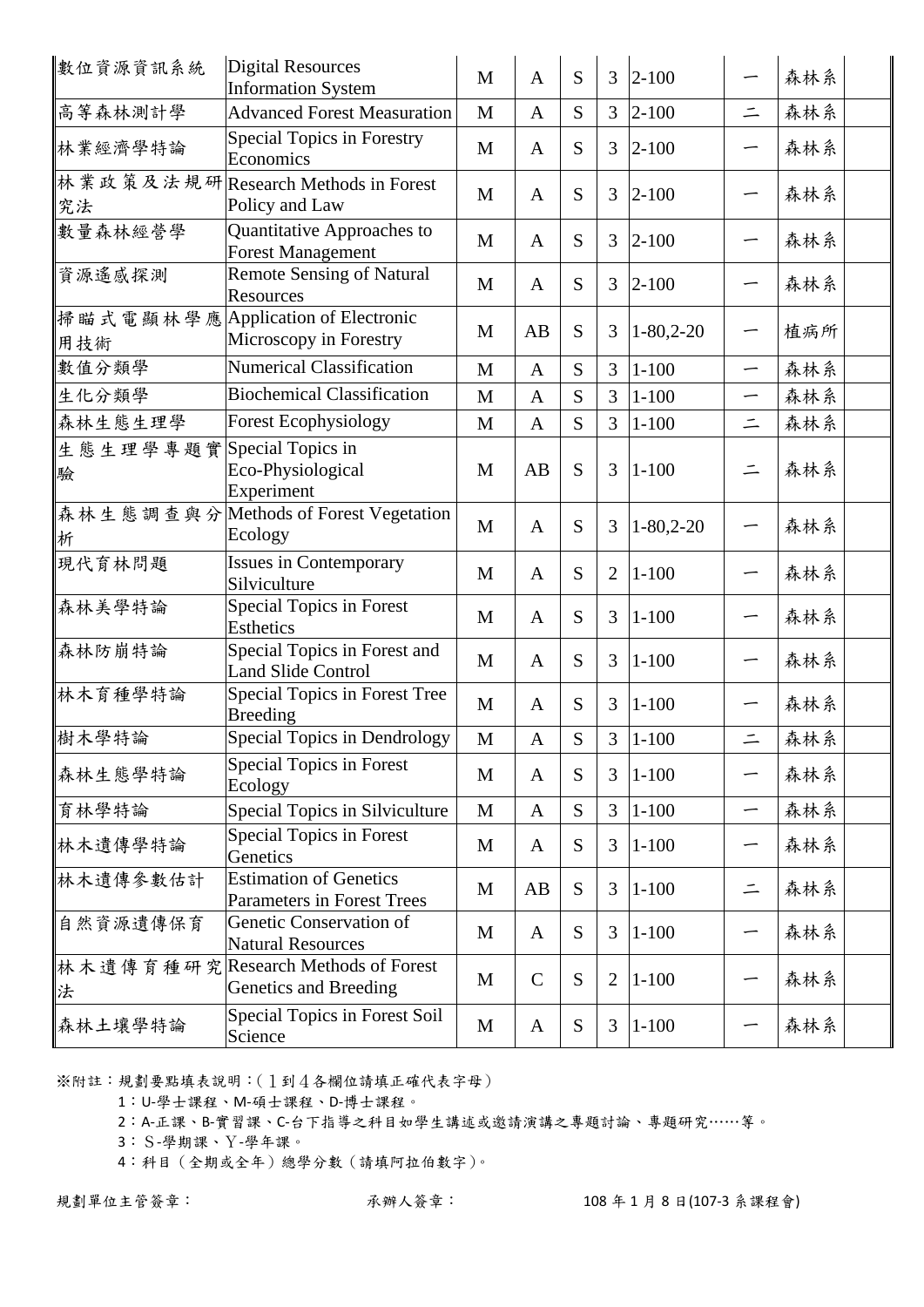| 林木菌根研究                             | <b>Tree Mycorrhizal Research</b>                                                                     | $\mathbf{M}$ | A            | S | $\overline{3}$ | $1 - 100$     | $\equiv$                 | 森林系 |               |
|------------------------------------|------------------------------------------------------------------------------------------------------|--------------|--------------|---|----------------|---------------|--------------------------|-----|---------------|
| 木材化學特論                             | Special Topics in Wood<br>Chemistry                                                                  | M            | A            | S | 3              | $3 - 100$     | —                        | 森林系 |               |
| 木材抽出物                              | <b>Wood Extractives</b>                                                                              | M            | $\mathbf{A}$ | S | 3              | $3 - 100$     | —                        | 森林系 |               |
| 纖維素化學                              | <b>Cellulose Chemistry</b>                                                                           | M            | $\mathbf{A}$ | S | $\overline{3}$ | $3 - 100$     | —                        | 森林系 |               |
| 木材性質學特論                            | Special Topics in Wood<br>Properties                                                                 | M            | $\mathbf{A}$ | S | $\overline{3}$ | $3 - 100$     | ∽                        | 森林系 |               |
| 紙張性質學特論                            | Special Topics in Paper<br>Properties                                                                | M            | $\mathbf{A}$ | S | 3              | $3 - 100$     | —                        | 森林系 |               |
| 木材加工學特論                            | Special Topics in Wood<br>Processing                                                                 | M            | $\mathbf{A}$ | S | 3              | $3 - 100$     | —                        | 森林系 |               |
| 木材利用學特論                            | Special Topics in Wood<br>Utilization                                                                | M            | $\mathbf{A}$ | S | 3              | $3 - 100$     |                          | 森林系 |               |
| 木材膠合原理                             | Theory of Wood Adhesions                                                                             | M            | $\mathbf{A}$ | S | $\overline{3}$ | $3 - 100$     | $\overline{\phantom{0}}$ | 森林系 |               |
| 生物質木材膠合劑                           | <b>Biomass Wood Adhesives</b>                                                                        | M            | $\mathbf{A}$ | S | 3              | $3 - 100$     | —                        | 森林系 |               |
| 木材膠合劑性能檢 Testing Theory for<br>定原理 | Performance of Wood<br>Adhesives                                                                     | M            | $\mathbf{A}$ | S | 3              | $3 - 100$     |                          | 森林系 |               |
| 木質材料學特論                            | Special Topics in<br><b>Wood-Based Materials</b>                                                     | M            | $\mathbf{A}$ | S | $\overline{3}$ | $3 - 100$     |                          | 森林系 |               |
| 樹脂化學                               | <b>Resin Chemistry</b>                                                                               | M            | $\mathbf{A}$ | S | 3              | $3 - 100$     |                          | 森林系 |               |
| 改良木材學特論                            | Special Topics in Improved<br>Wood                                                                   | M            | $\mathbf{A}$ | S | $\overline{3}$ | $3 - 100$     |                          | 森林系 |               |
| 利用特論                               | 生物質能源及化學Special Topics on Biomass<br><b>Energy and Chemicals</b>                                     | M            | $\mathbf{A}$ | S | 3              | $3 - 100$     |                          | 森林系 |               |
| 合劑                                 | 再生性資源製造膠 Adhesives from Renewable<br>Resources                                                       | M            | $\mathbf{A}$ | S | $\overline{3}$ | $3 - 100$     |                          | 森林系 |               |
| 木材塗料學特論                            | Special Topics in Wood<br>Coatings                                                                   | M            | $\mathbf{A}$ | S | $\overline{3}$ | $3 - 100$     | -                        | 森林系 |               |
| 環境取樣學                              | Environmental Sampling                                                                               | M            | A            | S |                | $3 1-20,2-80$ |                          | 森林系 |               |
| 木材改質及保存學<br>特論                     | Special<br>Topics<br>in<br>Wood<br>Modification<br>and<br>Preservation                               | M            | A            | S | 3              | $3 - 100$     |                          | 森林系 | $104-1$<br>更名 |
| 獻研讀                                | 資源調查與測計文 Review of Literature in Forest<br><b>Inventory and Mensuration</b>                          | M            | $\mathsf{C}$ | Y | $\overline{2}$ | $ 2 - 100$    | $\equiv$                 | 森林系 |               |
| 獻研讀                                | 遙測及地理資訊文 Review of Literature in<br><b>Remote Sensing and</b><br>Geographical Information<br>Science | M            | $\mathbf C$  | Y | $\overline{2}$ | $2 - 100$     | 二                        | 森林系 |               |
| 研讀                                 | 森林植物分類文獻 Review of Literature in<br><b>Taxnomy of Forest Plants</b>                                  | M            | $\mathbf C$  | Y | $\overline{2}$ | $1 - 100$     | $\equiv$                 | 森林系 |               |
| 研讀                                 | 森林生態森林文獻 Review of Literature in Forest<br>Ecology                                                   | M            | $\mathsf{C}$ | Y | $\overline{2}$ | $1 - 100$     | $\equiv$                 | 森林系 |               |

1:U‐學士課程、M‐碩士課程、D‐博士課程。

2:A‐正課、B‐實習課、C‐台下指導之科目如學生講述或邀請演講之專題討論、專題研究……等。

3:S‐學期課、Y‐學年課。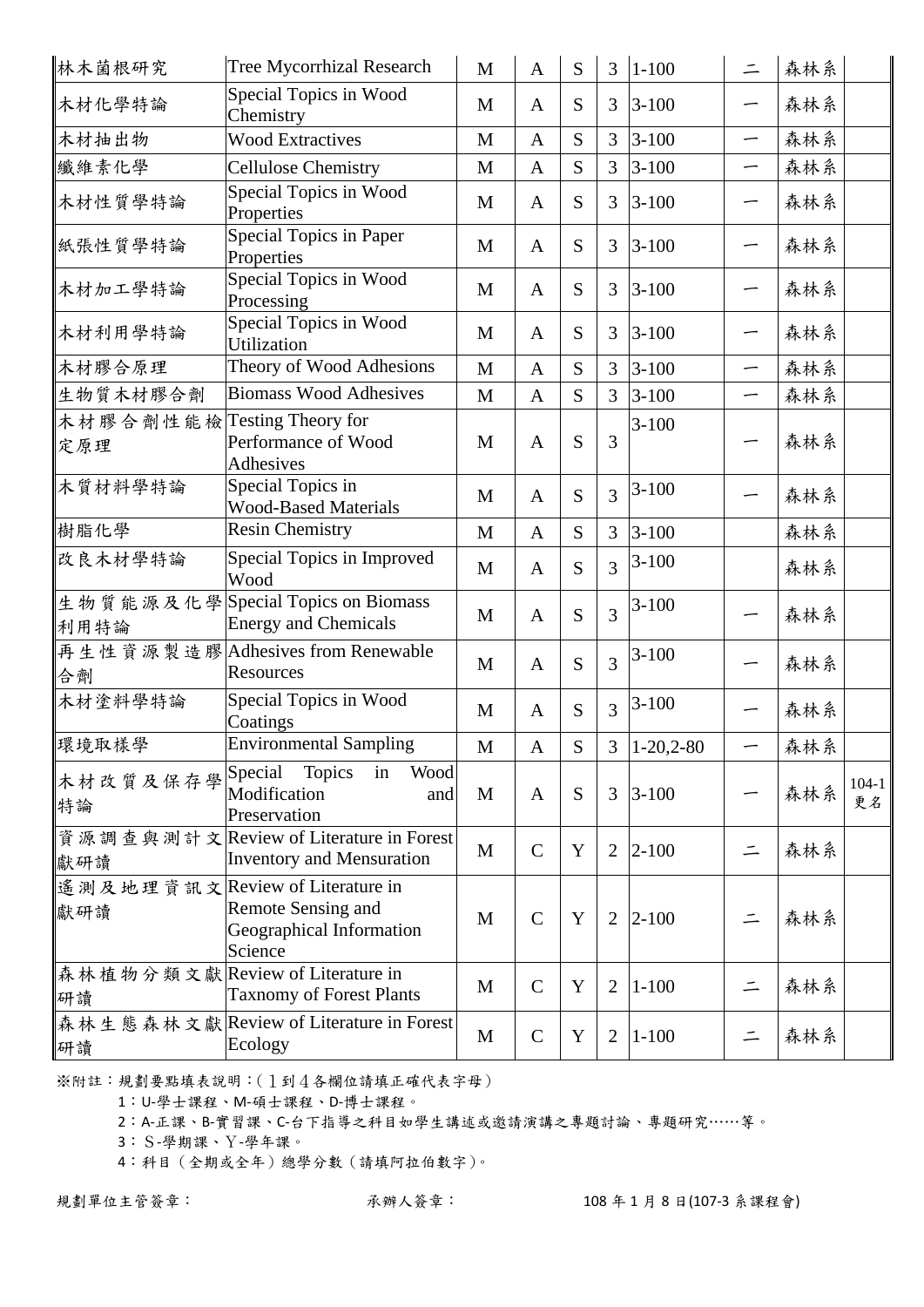| 育林文獻研讀             | Review of Literature in<br>Silviculture                                                    | $\mathbf{M}$ | $\overline{C}$ | $\mathbf Y$ | $\overline{2}$ | $1 - 100$ | $\equiv$                 | 森林系 |              |
|--------------------|--------------------------------------------------------------------------------------------|--------------|----------------|-------------|----------------|-----------|--------------------------|-----|--------------|
| 森林文獻研讀             | Review of Literature in<br>Forestry                                                        | M            | $\mathcal{C}$  | Y           | 2              | $1 - 100$ | $\equiv$                 | 森林系 |              |
| 造紙文獻研讀             | Review of Literature in Paper<br>Making                                                    | M            | $\overline{C}$ | Y           | 2              | $3 - 100$ | $\equiv$                 | 森林系 |              |
| 木質材料文獻研讀           | Review of Literature in<br><b>Wood-Based Materials</b>                                     | M            | $\mathsf{C}$   | Y           | $\overline{2}$ | $3 - 100$ | $\equiv$                 | 森林系 |              |
| 獻研讀                | 木材乾燥與鑑別文Review of Literature in Wood<br>Drying and Identification                          | M            | $\mathbf C$    | Y           | $\overline{2}$ | $3 - 100$ | $\equiv$                 | 森林系 |              |
| 劑文獻研讀              | 再生性資源與膠合 Review of Literature in<br><b>Biocomposites and Adhesives</b>                     | M            | $\overline{C}$ | Y           | $\overline{2}$ | $3 - 100$ | $\equiv$                 | 森林系 |              |
| 裝文獻研讀              | 家具製造與木材塗 Review of Literature in<br>Furniture Making and Wood<br>Finishing                 | M            | $\mathcal{C}$  | Y           | 2              | $3 - 100$ | $\equiv$                 | 森林系 |              |
| 林產文獻研讀             | Review of Literature in Forest<br>Products                                                 | M            | $\overline{C}$ | Y           | 2              | $3 - 100$ | $\equiv$                 | 森林系 |              |
| 森林化學文獻研讀           | Review of Literature in Tree<br>Chemistry                                                  | M            | $\mathbf C$    | Y           | $\overline{2}$ | $3 - 100$ | $\equiv$                 | 森林系 |              |
| 森林水化學與養分<br>循環文獻研讀 | Review of Literature in Water<br><b>Chemistry and Nutrient</b><br><b>Cycling in Forest</b> | M            | $\overline{C}$ | Y           | $\overline{2}$ | $1 - 100$ | $\equiv$                 | 森林系 |              |
| 生質能源文獻研讀           | Review of Literature in<br><b>Biomass Energy</b>                                           | M            | $\mathbf C$    | Y           | $\overline{2}$ | $3 - 100$ | $\equiv$                 | 森林系 |              |
| 森林遊樂文獻研讀           | Review of Literature in Forest<br>Recreation                                               | M            | $\overline{C}$ | Y           | 2              | $2 - 100$ | $\equiv$                 | 森林系 | $97-1$<br>新開 |
| 林產產業分析與營<br>運評估    | Analysis and Operation<br><b>Evaluation of Forest Products</b><br>Industry                 | M            | $\mathbf{A}$   | S           | 3              | $3 - 100$ |                          | 森林系 |              |
| 木材比較解剖學            | <b>Comparative Wood Anatomy</b>                                                            | $\mathbf M$  | A              | S           | $\overline{3}$ | $1 - 100$ | —                        | 森林系 |              |
| 支序學                | Cladistics                                                                                 | M            | $\mathbf{A}$   | S           | $\overline{3}$ | $1 - 100$ |                          | 森林系 |              |
| 植物拉丁文              | <b>Botanical Latin</b>                                                                     | $\mathbf M$  | A              | S           | $\overline{3}$ | $1 - 100$ | —                        | 森林系 |              |
| 地質化學               | 森林生態系的生物 Biogeochemistry in Forest<br>Ecosystem                                            | M            | $\mathbf{A}$   | S           | $\overline{2}$ | $1 - 100$ |                          | 森林系 |              |
| 生態系經營學             | <b>Ecosystem Management</b>                                                                | M            | $\mathbf{A}$   | S           | $\overline{2}$ | $1 - 100$ | $\equiv$                 | 森林系 |              |
| 野生動物棲息地經<br>營      | Wildlife Habitat Management                                                                | M            | A              | S           | 3              | $1 - 100$ |                          | 森林系 |              |
| 自然資源規劃             | <b>Natural Resources Planning</b>                                                          | M            | $\mathbf{A}$   | S           | 3              | $1 - 100$ | —                        | 森林系 |              |
| 理                  | 衝突管理與危機處 Conflict Management and<br><b>Crisis Treatment</b>                                | M            | A              | ${\bf S}$   | $\overline{2}$ | $2 - 100$ |                          | 森林系 |              |
| 氣候變遷對策             | <b>Climate Change Policy</b>                                                               | M            | $\mathbf{A}$   | S           | $\overline{2}$ | $2 - 100$ | $\overline{\phantom{0}}$ | 森林系 |              |
| 生態模式學              | <b>Ecological Modeling</b>                                                                 | M            | $\mathbf{A}$   | S           | $\overline{2}$ | $2 - 100$ | $\equiv$                 | 森林系 |              |
| 植物多酚成份             | Plant Polyphenol                                                                           | M            | $\mathbf{A}$   | S           | $\overline{2}$ | $3 - 100$ | $\equiv$                 | 森林系 |              |

1:U‐學士課程、M‐碩士課程、D‐博士課程。

2:A‐正課、B‐實習課、C‐台下指導之科目如學生講述或邀請演講之專題討論、專題研究……等。

3:S‐學期課、Y‐學年課。